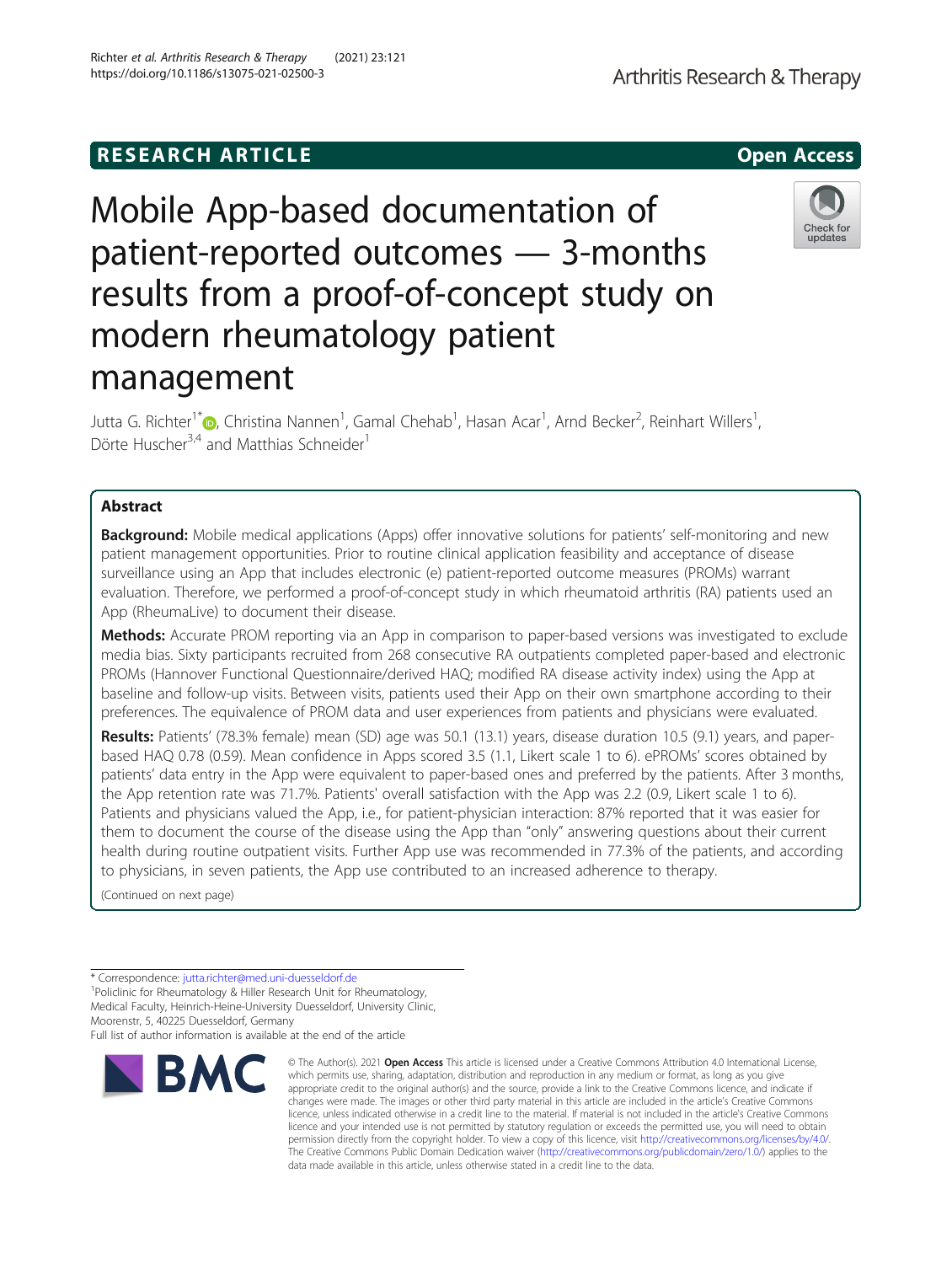# (Continued from previous page)

**Conclusion:** Our study provides an essential basis for the broader implementation of medical Apps in routine care. We demonstrated the feasibility and acceptance of disease surveillance using a smartphone App in RA. App use was convincing as a reliable option to perform continuous, remote monitoring of disease activity and treatment efficacy.

Trial registration: ClinicalTrials.gov, [NCT02565225.](https://clinicaltrials.gov/ct2/show/NCT02565225) Registered on September 16, 2015 (retrospectively registered).

Keywords: Rheumatoid arthritis, Electronic patient reported outcomes, Mobile Apps, Digital health

# Introduction

In rheumatology, patient-reported outcome measures (PROMs) have been recognized as key outcome measures and indispensable prerequisites for improving the quality of care [\[1](#page-7-0), [2\]](#page-7-0). Digital equivalents (ePROMs) have been designed to support assessments of clinical and related problems as well as the effects of treatment [\[3](#page-7-0)–[6](#page-7-0)]. Digital health applications are recognized as important tools for modern health care systems, and encouraging prospects for the use of mobile medical applications (Apps) have been described and reviewed  $[7-10]$  $[7-10]$  $[7-10]$ . Due to the "Digital Healthcare Act" since 2020, Germany is the first country worldwide that has enabled physicians to prescribe Apps that are reimbursed by health insurances [[11\]](#page-7-0). However, Apps for rheumatology are missing in that register to date.

Assessment studies in ePROMs found that computer and paper-based measures usually produce equivalent scores [\[12,](#page-7-0) [13](#page-7-0)]. However, a Cochrane review was not able to give clear recommendations whether Apps may influence questionnaires' responses, and further evaluations are still recommended with a restriction if there are only minimal changes [[14,](#page-7-0) [15\]](#page-7-0). Meanwhile, "Digital Healthcare Act"-associated requirements request to demonstrate equivalence in order to proof benefit [\[11](#page-7-0)]. Therefore, before introducing mobile Apps into clinical routine care and modern patient management concepts, PROMs obtained by paper–pencil and App versions still need to be longitudinally evaluated as data equivalence cannot be presumed [\[16](#page-7-0)]. In addition, patients' capability to use a smartphone App for remote monitoring over time needs to be tested, especially in rheumatic diseases that are typically associated with functional or painrelated impairments [\[17\]](#page-7-0).

Our aim was to prove usability and feasibility for disease surveillance and App implementation in routine care. In our proof-of-concept study, we intended to demonstrate equivalence of PROMs' scores assessed by the RheumaLive App in comparison to paper-pencil versions in cross-sectional and follow-up assessments. RA patients' capability to handle data entry in the smartphone App, retention rates, user experiences, and preferences of patients and physicians were investigated.

### Material and methods

The RheumaLive App was developed in German as an electronic diary for RA patients. In December 2020, it was relaunched as RheCORD. Besides diary functions, for e.g. medication, pain and morning stiffness RheumaLive implied two self-administered PROMs: the Hannover Functional Questionnaire (FFbH), which can be converted into Health Assessment Questionnaire (HAQ) values [[18\]](#page-7-0) that will be reported in the following, and the modified RA disease activity index questionnaire (RADAI) [[19\]](#page-7-0). The RADAI—in the paper-based and electronic version—was applied to our outpatients for the first time.

Common control elements enabled data entry. Integrated algorithms calculated questionnaires' scores. Patients' individual follow-up data was visible to the Appuser at a glance via generated PDF files customizable to personal interests.

Within our proof-of-concept study, "Mobile medically supervised patient management in rheumatoid arthritis patients using DocuMed.rh and RheumaLive App (MiD-EAR)," patients and caring rheumatologists evaluated the use, usability, and feasibility of RheumaLive in routine care. MiDEAR relied on the assessment of "real-life" data and the "bring your own device" (BYOD) concept, which is an important aspect for the generalizability of the results. Patients were consecutively recruited from our single-center outpatient clinics caring for approximately 500 RA patients per year. Eligibility criteria were age above 18 years of age, diagnosis of RA (ICD-10-Code M05.\* or M06.\*), good German language skills, and owner of a smartphone with an operating system that was compatible for App use.

After user training, patients downloaded the App from a project-related website. They were advised to document data voluntarily on not-pre-specified intervals in their own App. They were followed-up approximately every 3 months (depending on their individually scheduled routine outpatient visits at our clinic) for 9 months. At baseline, experience with mobile devices and Apps as well as history of computer/ internet use were self-documented via a modified paper-based assessment  $[13]$  $[13]$ . We present data from baseline and after 3 months.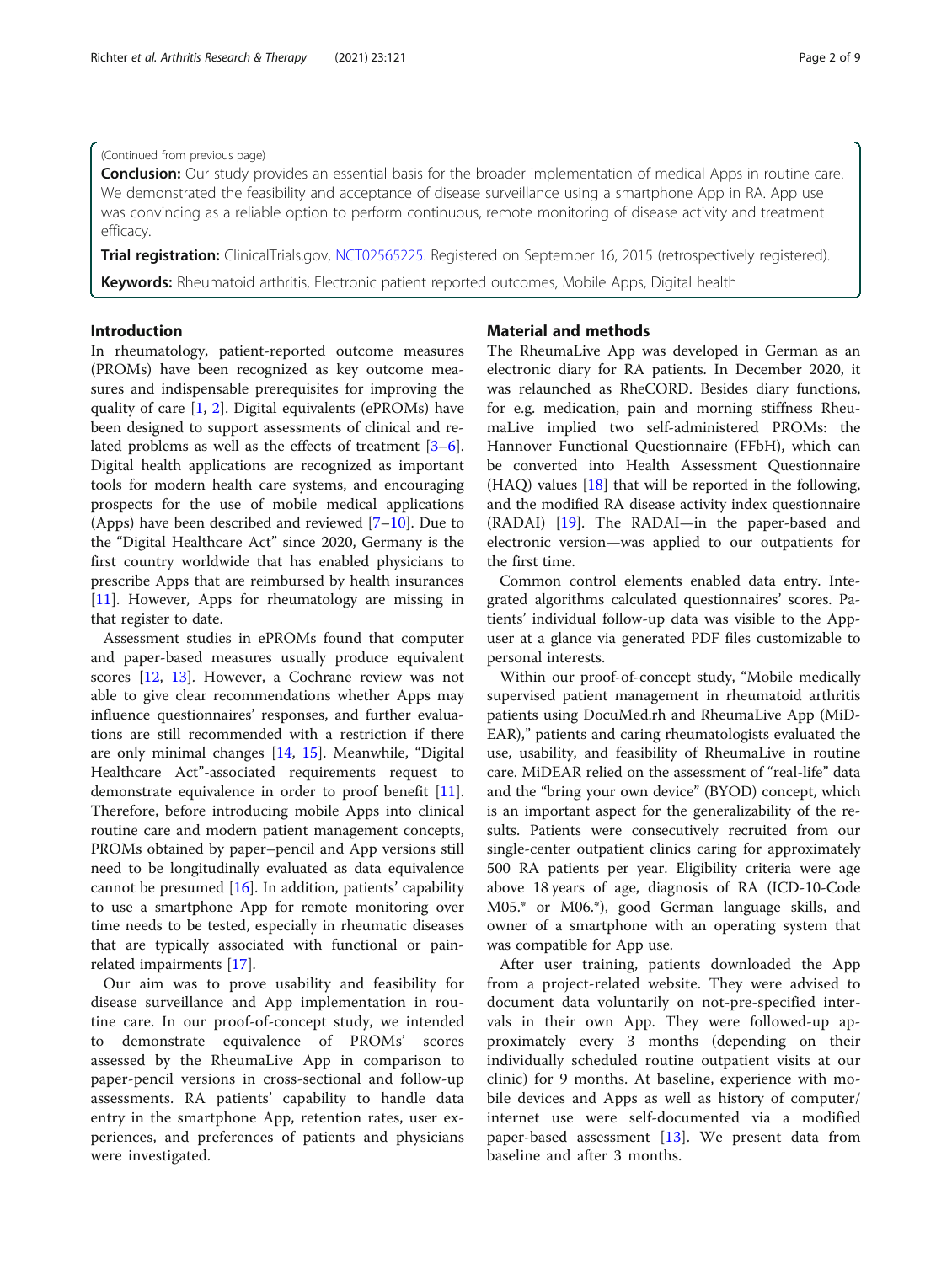Patients' clinical and sociodemographic data were assessed according to the standard operation procedures at our clinic (e.g., Disease Activity Score of 28 joints (DAS28), medication) via our web-based patient documentation system. For further comparison, standard questions used in the national database (NDB) of the German Rheumatism Research Centre were included. Patients' vocational education as a proxy for socioeconomic status was assessed in compliance with the NDB and the German educational system.

For the study of the media bias in PROM scores depending on the application used, RheumaLive was additionally installed on a dedicated smartphone. Patients answered both paper-based and electronic PROMs included in RheumaLive at each outpatient visit (baseline and follow-up) in random order and under similar conditions. The study coordinator gave standardized instructions at baseline, logged into the App on the clinics' smartphone, and selected the forms. Patients answered their questions and saved the data themselves. As most patients had used the RheumaLive App between baseline and follow-up on their own device, patients were familiar with it at follow-up visits, and staff assistance was only provided on demand.

Patients and physicians reported on their IT-literacy at baseline. In follow-ups, they evaluated the App (use) assessing acceptability, usability, user satisfaction, and clinical relevance of the platform through paper-based questionnaires including i.e. questions to satisfaction, App design, and usefulness for patient-physician interaction. Where applicable Likert scales from 1 to 6 where used that based on the German school grading system.

To confirm representativeness of the study cohort for a general RA population in rheumatologic specialized care, characteristics of all RA patients of the NDB were compared to our study participants with regard to gender, age, education, comorbidities, and disease-specific scores and treatment.

We obtained each patient's signed informed consents and ethical approval from the local ethic committee (local MiDEAR study number 4378). MiDEAR was registered to ClinicalTrials.gov (NCT02565225).

#### Statistical analyzes

As MiDEAR was performed as a proof-of-concept study, the sample size was determined to consider limitations due to available funding, yet allow for statistical analysis. However, the achieved power > 0.99 for the main outcomes (data equivalence of paper-based and ePROMs) omitting adjustment for multiple testing  $(\alpha = 0.05)$ showed that the number of persons included was sufficient.

Values are expressed as percentages for discrete variables, or as mean (standard deviation, SD), range, or median for continuous variables. To detect differences

of paper-based PROMs and ePROMs, we tested for equivalence ("two one-sided tests" (TOST) procedure). Reported minimal clinically important differences (MCIDs) of the PROMs were used for upper and lower equivalence bounds (HAQ: 0.22 for RA in clinical trials and RADAI: 1.49) [[20,](#page-7-0) [21\]](#page-7-0). Kruskal Wallis tests were performed for further group comparisons. All statistical tests were performed two-tailed,  $p$  values less than 0.05 were considered significant. Statistical computations used IBM SPSS Statistics version 25 for descriptive data analysis and SAS version 9.4 for test statistics.

# Results

According to the "BYOD" concept  $n = 268$  consecutive RA outpatients were explored for possession of smartphones and/or tablets,  $n = 156$  (58.2%) remained eligible for the study. Of those, 96 (61.5%) patients denied to participate, and the most common reasons were incompatible operating systems (29.2%), lack of interest in Apps (15.6%), and missing language skills (17.7%). Sociodemographic and clinical data of all non-participants are provided in Table [1](#page-3-0).

Sixty patients agreed to participate and to complete the paper-based and electronic PROMs in RheumaLive on the clinic's smartphone at baseline. At the second visit after 3.5 months (median) the project had been terminated by 17 patients (28.3%); reasons were not Appdependent (e.g., time constraints, new relevant comorbidity demanding their attention). However,  $n = 51$  still agreed to fill in paper-based PROMs and ePROMs.

# Clinical and sociodemographic data

Studied patients' sociodemographic as well as clinical data are depicted in Table [1.](#page-3-0) Considering MCID, disease activity according to DAS28 remained stable between baseline and first follow-up in 74.5%  $(n = 38)$  of the patients.

In comparison with reference data from the NDB our participants were about 12 years younger, while non-participants were similar. Forty-seven participants were female, expected proportion from NDB was forty-five. Patients participating in MiDEAR had a by 3 years shorter disease duration, DAS28 was comparable. For HAQ, a difference was seen, while nonparticipants had a worse mean HAQ than reported in the NDB, participants had a slightly better HAQ. With regard to educational status, patients from our center generally seem to differ from the NDB (24%), since both for non-participants (28%) and participants (50%), the proportion with university entrance diploma was higher.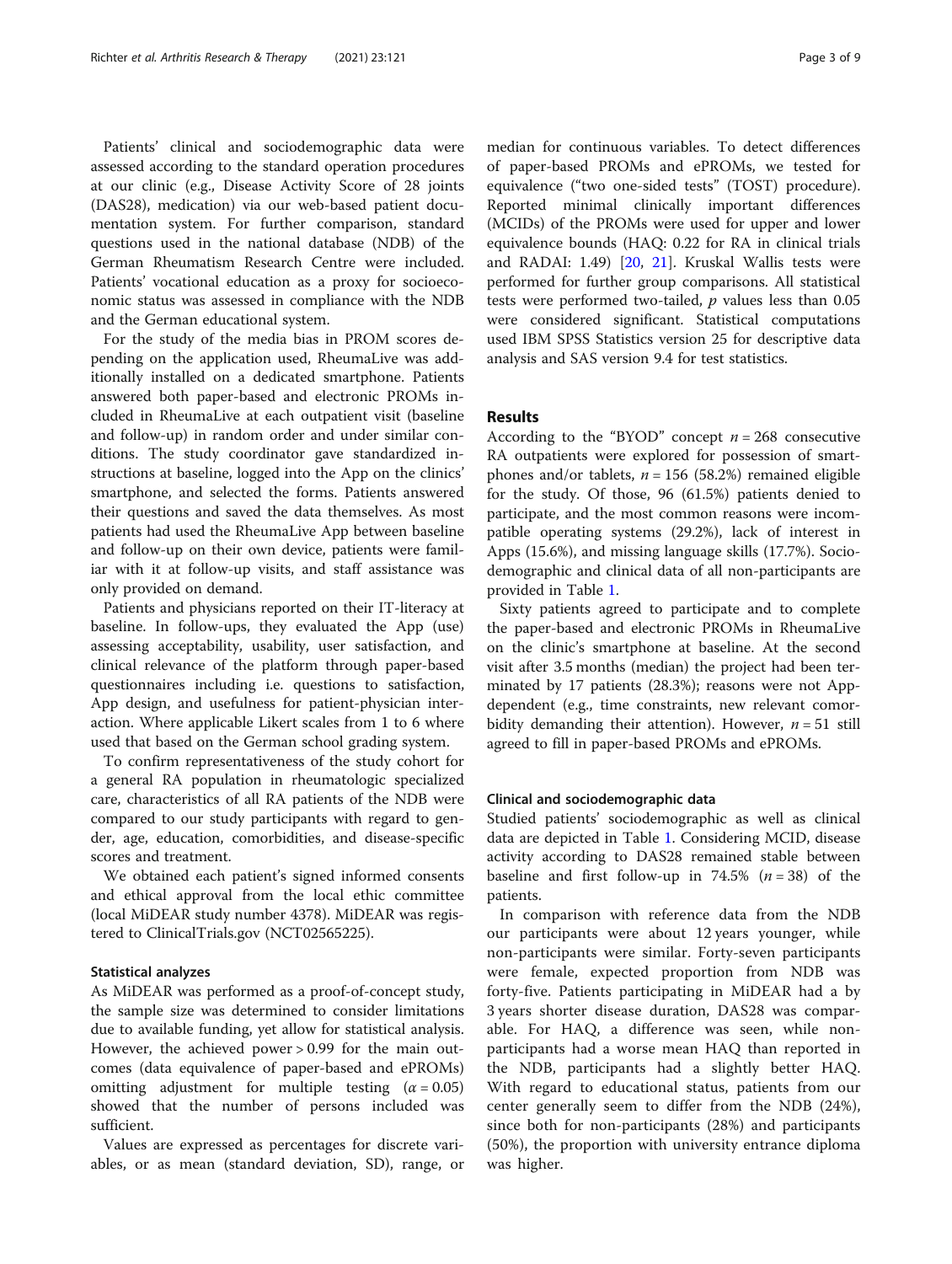<span id="page-3-0"></span>Table 1 Sociodemographic and clinical data of participants owning a smartphone and non-participants

|                                                                         | Non-participants<br>$(n = 208)$ | <b>MiDEAR</b> participants<br><b>BL</b><br>$(n = 60)$ | <b>MiDEAR</b> participant<br>follow-up<br>$(N = 51)$ | <b>NDB</b><br>$(n = 8481)$ |
|-------------------------------------------------------------------------|---------------------------------|-------------------------------------------------------|------------------------------------------------------|----------------------------|
| Age (mean (SD)) years                                                   | 61.2(14.8)                      | 50.1 $(13.1)^*$                                       | 49.1 (12.3)*                                         | 62.6(14.0)                 |
| Female $(n$ $(\%)$                                                      | 150 (72.1)                      | 47 $(78.3)^*$                                         | 40 $(78.4)$ *                                        | 6369 (75.1)                |
| Disease duration (mean (SD)) years                                      | 10.0(10.1)                      | $10.5(9.1)^{*}$                                       | $10.5(9.7)^{*}$                                      | 13.3(10.3)                 |
| DAS28 (mean (SD)) baseline                                              | 2.7(1.1)                        | $2.6(1.0)^{*}$                                        | $2.6(1.0)^*$                                         | 2.8(1.0)                   |
| DAS28 (mean (SD)) follow-up                                             | n.a.                            | n.app.                                                | 2.5(0.8)                                             | n.a.                       |
| HAQ (mean (SD))<br>(Paper-based for MIDEAR participants)                | 1.21(0.71)                      | $0.78(0.59)$ *                                        | $0.69(0.50)$ *                                       | 0.88(0.69)                 |
| HAQ (mean (SD)) follow-up (Paper-based for MIDEAR participants)         | n.a.                            | n.app.                                                | 0.69(0.50)                                           | n.a.                       |
| Number of co-morbidities (median (IQR))                                 | $2(1.0-3.0)$                    | $2(1.0-3.8)$ *                                        | $2(0-3.0)$ *                                         | $2(1.0-4.0)$               |
| Education: University entrance diploma ( $n$ (%))                       | 59 (28.4)                       | 30 $(50.0)^*$                                         | $28(54.9)^*$                                         | 1120 (24.4)                |
| Medication                                                              |                                 |                                                       |                                                      |                            |
| NSAIDs $(n$ $(\%)$                                                      | 85 (40.9)                       | 28 (46.7)                                             | 24 (47.1)                                            | 2782 (48.6)                |
| Glucocorticoids (n (%))                                                 | 121 (58.2)                      | 30 (50.0)                                             | 26(51.0)                                             | 2717 (47.5)                |
| csDMARDs alone $(n \ (\%))$                                             | 115(55.3)                       | 36(60.0)                                              | 30 (58.8)                                            | 3485 (61.1)                |
| Biological DMARD either alone or in combination with<br>csDMARD (n (%)) | 67 (32.2)                       | 20 (33.3)                                             | 17(33.3)                                             | 1576 (27.6)                |

n.a. not available, n.app. not applicable, \*values refer to baseline assessments, BL baseline, NDB national database

# Mobile device-related data

Operating systems on patients' own devices were iOS  $(n = 34)$  and Android  $(n = 26)$  of different release numbers. Patients were familiar with their devices for 3.0 (2.4) years. Previous experience with mobile devices was self-rated by the patients in pre-given categories as beginners (15%,  $n = 9$ ), laypersons (11.7%,  $n = 7$ ), users (68.3%,  $n = 41$ ), and professionals (5.0%, n = 3). Self-rated confidence in Apps was on average  $3.5$  (SD = 1.1) on a Likert scale from 1 (very high) to 6 (very low).

# Comparison of data acquisition modes

In the entire group scores obtained by direct data entry in the App did not differ significantly from the scores obtained by the paper-based questionnaires, neither at baseline nor at the follow-up visits, see Table 2 and Fig. [1](#page-4-0).

Analyses of score differences were performed for subgroups to investigate potential dependencies of the

equality of paper-based and ePROMs. Score differences were robust for gender, age groups, and patients' vocational education as a proxy for socioeconomic status (detailed data not shown). These findings were stable at follow-up. Furthermore, patients were divided by disease activity (DAS28 < 2.6 (baseline (BL)  $n = 33$ , follow-up  $n = 24$ ), DAS28 2.6–3.1 (BL  $n = 10$ , follow-up  $n = 13$ ), and DAS28  $\geq$  3.2 (BL  $n = 16$ , follow-up  $n = 11$ )). Neither at baseline nor at follow-up score, differences for RADAI were significantly different between DAS28 groups  $(p >$ 0.05). Paper-based and ePROM score differences for HAQ were significantly different between the DAS28 groups at baseline due to higher values in patients with severe activity, but not at follow-up ( $p = 0.01$  resp.  $p =$ 0.07). Differences between the two modes at baseline in the group with  $DAS28 \geq 3.2$  were still within the MCID. When patients were split up by functional capacity groups, paper-based and electronic score differences were not statistically different between the HAQ groups.

Table 2 Mean differences of derived HAQ and RADAI scores obtained by paper-respectively App-based questionnaires

| <b>PROMs score</b>     | Mean differences (SD) | p value of equivalence tests |
|------------------------|-----------------------|------------------------------|
| Baseline               | App – paper-based     |                              |
|                        |                       |                              |
| Derived HAQ $(n = 57)$ | 0.01(0.07)            | < 0.0001                     |
| RADAI $(n = 58)$       | 0.00(0.46)            | < 0.0001                     |
| Follow-up              |                       |                              |
| Derived HAQ $(n = 51)$ | 0.03(0.14)            | < 0.0001                     |
| RADAI $(n=51)$         | $-0.04(0.28)$         | < 0.0001                     |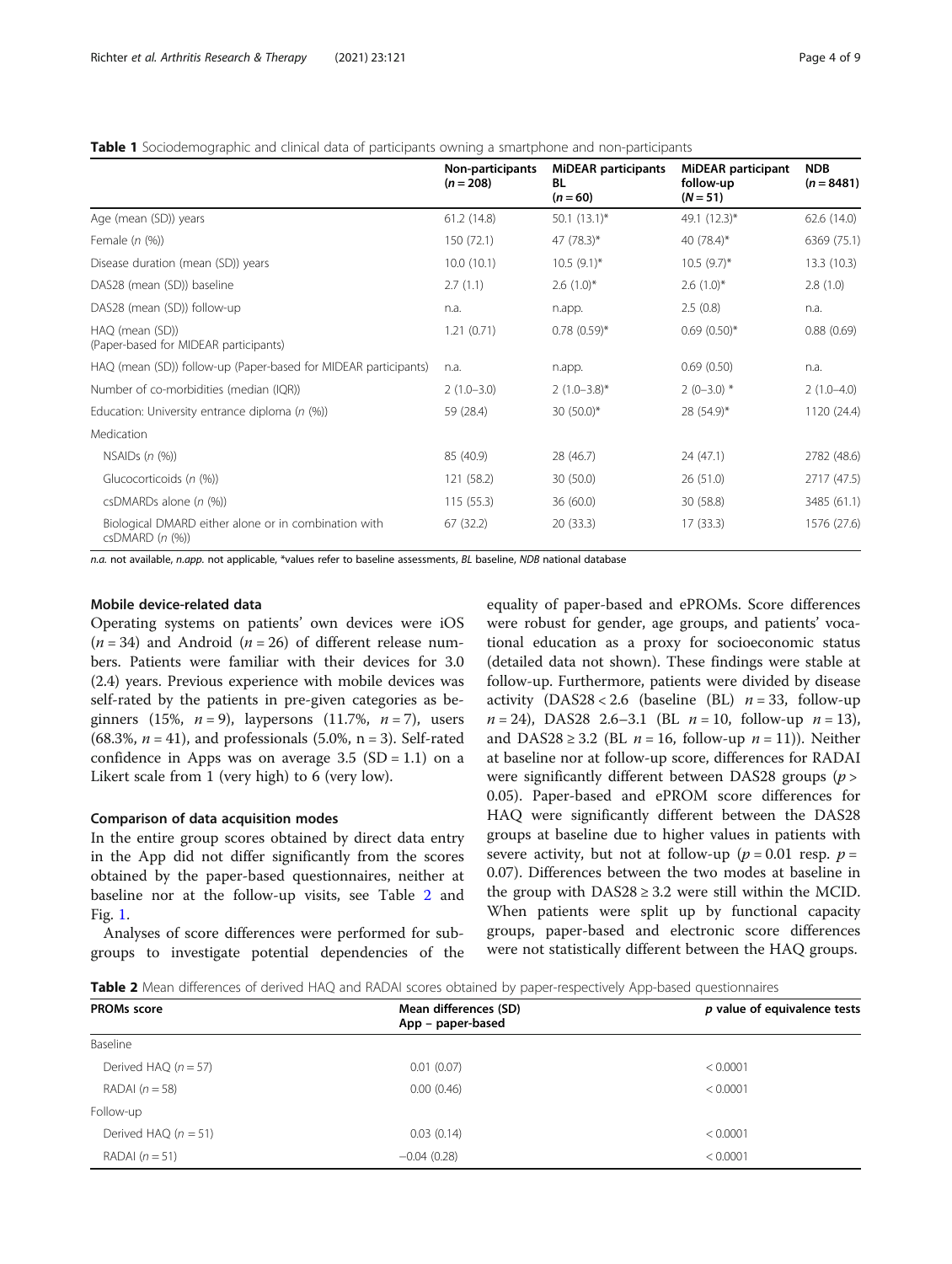<span id="page-4-0"></span>

# Experiences using the App PROMs and patients' preferences

Overall, missing data for paper-based and ePROMS were recorded in  $n = 3$  patients each. Although the paperbased and ePROMs allowed missing answers, only few missing data were recorded for both the paper-based and ePROMs (maximum 4 items in  $n = 4$ ); missing answers diminished in the follow-up visits. According to underlying algorithms, missings rarely  $(n = 1$  with 4 missings in paper-based FFbH) limited the calculation of scores.

Five patients reported a lagging iPhone's touchscreen while entering data, and no other major difficulties occurred. Only one patient felt that the RA had compromised the handling of the App between first and second visit.

At follow-up visits, 42 participants had evaluated the App. The majority ( $n = 27$ , 84.4%) preferred completing ePROMs rather than paper-based forms. Overall satisfaction with the App was rated as 2.2 (0.9) (mean (SD),  $n = 37$ , Likert scale 1–6), and the App was described by 92.3% ( $n = 36/39$ ) as easy to use. The App design was valued as logically structured by 97.3% ( $n = 36/37$ ), easy to understand 94.6% ( $n = 35/37$ ), and as appealing by 83.8% ( $n = 31/37$ ) of the patients.

Patients considered the App as useful (2.1 (1.1), mean (SD), Likert scale 1–6) i.e., for their patient-physician interaction: 63.2% ( $n = 24/38$ ) reported that it was easier or at least partially easier (23.7%,  $n = 9/38$ ) for them to document the course of the disease using the app than "only" answering questions about their current health during routine outpatient visits. In mean, patients filled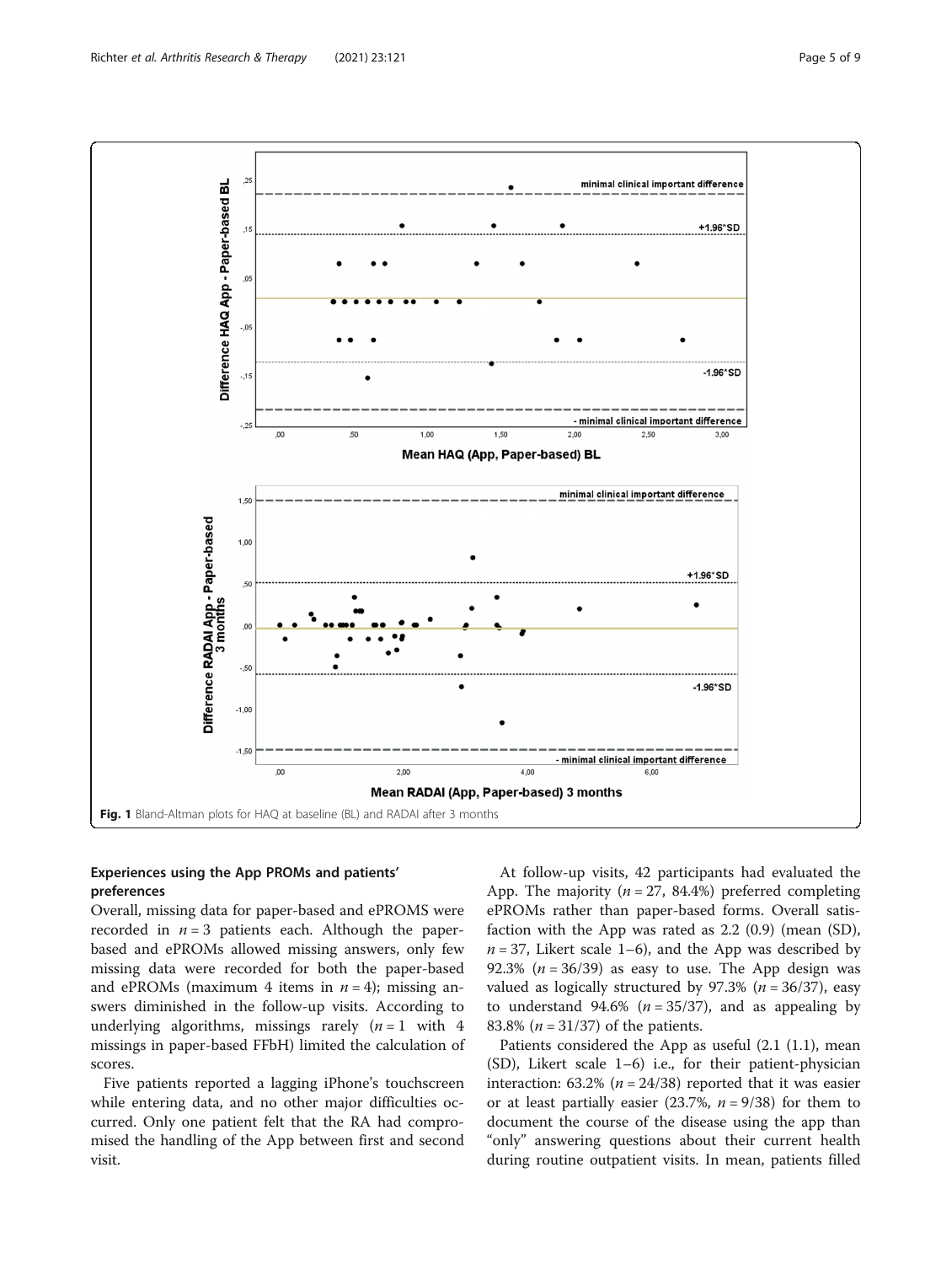14.3 times (IQR 1.25–15.0) eRADAIs and 10.6 (IQR 1.5–11.5) times eFFbH respectively between baseline and follow-up. No statistically significant correlations to sociodemographic data or DAS28 were notable.

In addition, physicians evaluated the App in 22 patients. They valued the use of the App after 3 months as generally useful for the patients to document their disease progression apart from outpatient visits (2.0 (0.9) (mean (SD)), Likert scale 1–6). In 40.9% ( $n = 9$ ), the App helped them to assess the course of the disease. The documentation with the App had a (partial) influence  $(n = 16)$  on the interaction during the outpatient visits. The influence was rated positively in 66.7% ( $n = 10/15$ ). Further App use was recommended in 77.3% ( $n = 17$ ). According to the physicians, the App contributed (partially) to an increase in the adherence to therapy in seven patients.

### **Discussion**

This study evaluated cross-sectional and follow-up assessments of ePROMs in an App compared to paperbased versions in patients with RA. Validation of "new" electronic versions of outcome instruments has been recommended and are required in Germany for reimbursement issues, as properties of the original instrument cannot be taken for granted and might change [\[2](#page-7-0), [11,](#page-7-0) [16](#page-7-0), [22](#page-7-0)]. Evaluation of accurate PROM reporting via an App is substantial for its use in routine care although other less arduous approaches like expert screen reviews have been proposed [\[15](#page-7-0), [23](#page-7-0), [24\]](#page-7-0).

We showed that data acquisition of well-established PROMs (FFbH/HAQ; RADAI) using the RheumaLive App is a legitimate alternative to paper-pencil formats in RA patients that are willing to use a disease-related mobile App in a BYOD concept. MiDEAR produced relevant data for regulatory aspects, as e.g., medical device regulation and reimbursement issues [\[11,](#page-7-0) [25\]](#page-7-0). The two application modes produced concordant scores in a cross-sectional investigation but also in follow-ups even for a not yet applied PROM (modified RADAI). Thus, RheumaLive permitted regular, valid assessments of disease activity, and functional capacity even over time and is compliant with some of the later developed EULAR points to consider for mobile health applications  $[11, 26]$  $[11, 26]$  $[11, 26]$ . Our data are in line with a systematic review that revealed that highest pooled agreement of electronic and paper-based measures can be reported for paper-based versus touch screen assessments [[14](#page-7-0)].

The App enabled RA patients to incorporate PROMs into their daily routine. As reported from other studies on ePROM assessments, our participants preferred electronic over paper-based versions [[13,](#page-7-0) [22,](#page-7-0) [27\]](#page-8-0). Major App handling problems were not observed in our study, although using a relatively small touchscreen display (< 4.5 in.). Only one patient reported problems, although

these could be expected more often in RA due to impaired hand function or stiffness. Larger screen sizes or the use of styluses for input can offer enhanced usability even to more functionally limited RA patients and still offer enhanced mobility. Our data is in line with results from the COmPASS study [[28\]](#page-8-0), and an evaluation of a touchscreen App in psoriatic arthritis patients showing that the Apps were regarded as suitable alternatives for PROM assessments [[29\]](#page-8-0). De Souza et al. co-designed with patients a "hospital-specific" App that also includes the HAQ for RA patients. It was valued by them and expected to reduce non-attendance [[30](#page-8-0)]. Walker et al. rated web-based patient assessments as useful for cost-effective monitoring between outpatient visits [[28\]](#page-8-0). Further positive results and benefits from mHealth interventions have recently been summarized by Seppen et al. [[31\]](#page-8-0). In line with those findings our rheumatologists, who e.g., valued the App data for permitting broader views on the course of the disease, reported some positive effect on the patient-physician interaction and on therapy adherence, and recommended its further use. Our data showed that App use for self-reporting of symptoms is feasible longitudinally, and retention rate after 3 months was still high in MiDEAR. Thus, as reported from other ePROM studies, the App use might contribute to optimized patient–doctor interactions and care [[31,](#page-8-0) [32](#page-8-0)].

Similar to work from others having reported on App use in arthritis, MiDEAR additionally described needs, requirements, and liked but also disliked features from RA patients' and physicians' perspectives that were incorporated in the App update [[33](#page-8-0)–[35](#page-8-0)].

Missing data can badly affect score calculation and limit PROMs' usefulness. The RheumaLive App minimized unintentional non-response by an error prompt. While data saving with missing values was permitted, the user was not able to see a score value if the number of missing items was too high for calculations according to the algorithms. While leaving ePROMs' questions unanswered has been regarded as an important feature of personal choice, this opportunity was used only in the vast minority of our cases  $[36]$  $[36]$ . We feel this is a typical example of potential superiority of Apps that include PROMs over the traditional paper forms. In addition, Apps facilitate additional real-time, time-stamped, and long-term systematic patient-centered data collection and they might serve modern management strategies in the rigid health care systems in the next years [[37](#page-8-0)–[39](#page-8-0)]. A similar approach has been used with electronic diaries in clinical trials to transmit self-measured clinical parameters, and furthermore, diaries on smartphones have been reported to be convenient for users [[40](#page-8-0)–[42](#page-8-0)].

When applying Apps for clinical use the issues "efficacy of treatment" and "protection of patient safety"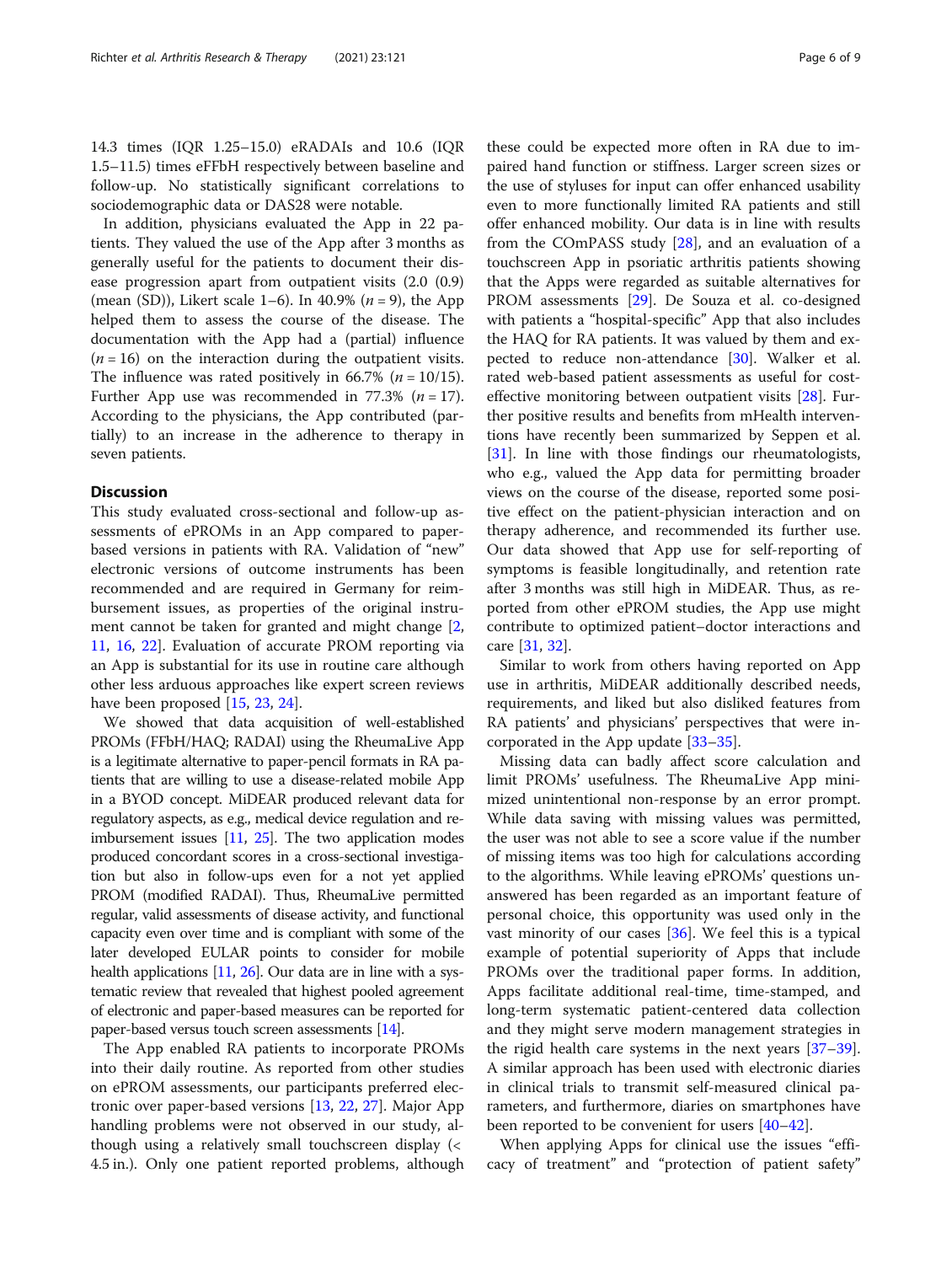need to be raised [[43\]](#page-8-0). Apps are increasingly regarded as medical devices [\[25,](#page-7-0) [44\]](#page-8-0), and "Conformité Européenne (CE) marking" is regarded as a prerequisite before spreading an App in health care [\[45](#page-8-0)]. RheumaLive had been registered as a medical device to the German Institute for Medical Documentation and Information database (registration number DE/CA21/STAR Healthcare/ 2015/01/A/0001, document number 00132034). In order to meet the requirements for Germany's "Digital Healthcare Act," proof of benefit still needs to be provided [[11\]](#page-7-0). Until today, no disease-specific App for RA patients meets these requirements, see digital health application (DiGA) directory ([https://diga.bfarm.de/de\)](https://diga.bfarm.de/de).

When starting the proof-of-concept study, no methodology to develop health Apps for RA patients was available. Thus, RheumaLive had been developed without taking all stakeholders' needs and requirements into account. This approach should be omitted according to the recently published EULAR points to consider for the development, evaluation, and implementation of mobile health applications [[8,](#page-7-0) [26](#page-7-0)].

In general, it should be kept in mind that Apps for mobile devices are of a particular (clinical) value as these are common, carried around with the patients most of the time, and usually stick to their owners [\[46](#page-8-0)]. For high patients' acceptance of ePROMs and the "conservation of instrument measurement equivalence," the BYOD approach has been recommended [[24\]](#page-7-0). However, when Apps with PROMs are commonly used, some patients will be unfamiliar with scores depicted to them requiring their education [\[4](#page-7-0)]. More educational content has recently also been identified for the next iteration step of an App developed by Kristjansdottir et al. [[47](#page-8-0)].

For App use in routine care, it is necessary to take special needs (e.g., those of elderly, accessibility to people with higher degrees of disabilities) into account and need to be in line with further recently published recommendations [\[26](#page-7-0)]. Long-term data accessibility is of major concern in management of chronic diseases. The rapid progress in mobile devices and operating systems requires at least permanent updates to permit access of user data over many years. Even if interoperability of developments is said to be ensured by the manufacturers, "new" and current standards (e.g., Fast Healthcare Interoperability Resources (FHIR)) need to be taken into account. In addition, feasibility aspects are device-, operating system-, and App-specific and can only be generalized to a certain extent.

# Limitations

Our data represent data from a tertiary center; studies in larger cohorts and different clinical settings are warranted. Patients showed low and stable disease activity and good functional capacity at both investigations, data

from samples with higher disease activity, and/or lower functional limitations are warranted as active arthritis may limit use of mobile devices.

The differences in age, disease duration, and education level in comparison to non-participants and to the average RA population captured in the national database indicate that younger, well-educated patients seemed to be attracted to and willing to accept the use of new technology in their own health management. The number of our patients may be too small and the deviations from the broader RA population suggest caution in generalizing the results, especially for populations with very different characteristics, e.g., social or economic marginalization such as in developing countries. Though getting less likely as we are facing more IT-savvy and well IT-equipped patients, not every RA patient might fulfill the prerequisites to use Apps (e.g., operating system to old).

# Conclusion

In MiDEAR, we demonstrated feasibility and acceptance of disease surveillance in RA by the use of established ePROMs in a smartphone App. Continuous remote monitoring of disease activity, disability, and treatment efficacy via this App apart from punctual physician visits seems feasible. In the future, the rapidly emerging use of digital health Apps promises amelioration of patients' self-empowerment and adherence in the caring process in rheumatology. Encouraging forthcoming aspects like incorporation of passively generated data from mobile devices/sensors need further evaluation.

#### Acknowledgements

Data collection was supported by Meike Dieckert. We are grateful for the participation of patients and physicians from our clinic supporting the evaluation of the RheumaLive App.

#### Authors' contributions

All authors were involved in the MiDEAR project and made substantial contributions to the conception and design of the work, the acquisition, the analysis, and the interpretation of the work. JR, CN, AB, GC, and MS: study and protocol design, study conduction, manuscript conception, manuscript writing, data acquisition, statistical data analysis and data interpretation, and manuscript review. DH: provision of the data of the NDB sample, manuscript writing, and manuscript review. RW: statistical analysis and data interpretation, manuscript review. The authors read and approved the final manuscript.

#### Authors' information

Not applicable.

#### Funding

This Investigator Initiated Study was supported by an unrestricted grant from the UCB Pharma GmbH, Monheim, Germany. Open Access funding enabled and organized by Projekt DEAL.

#### Availability of data and materials

The data are available on reasonable request.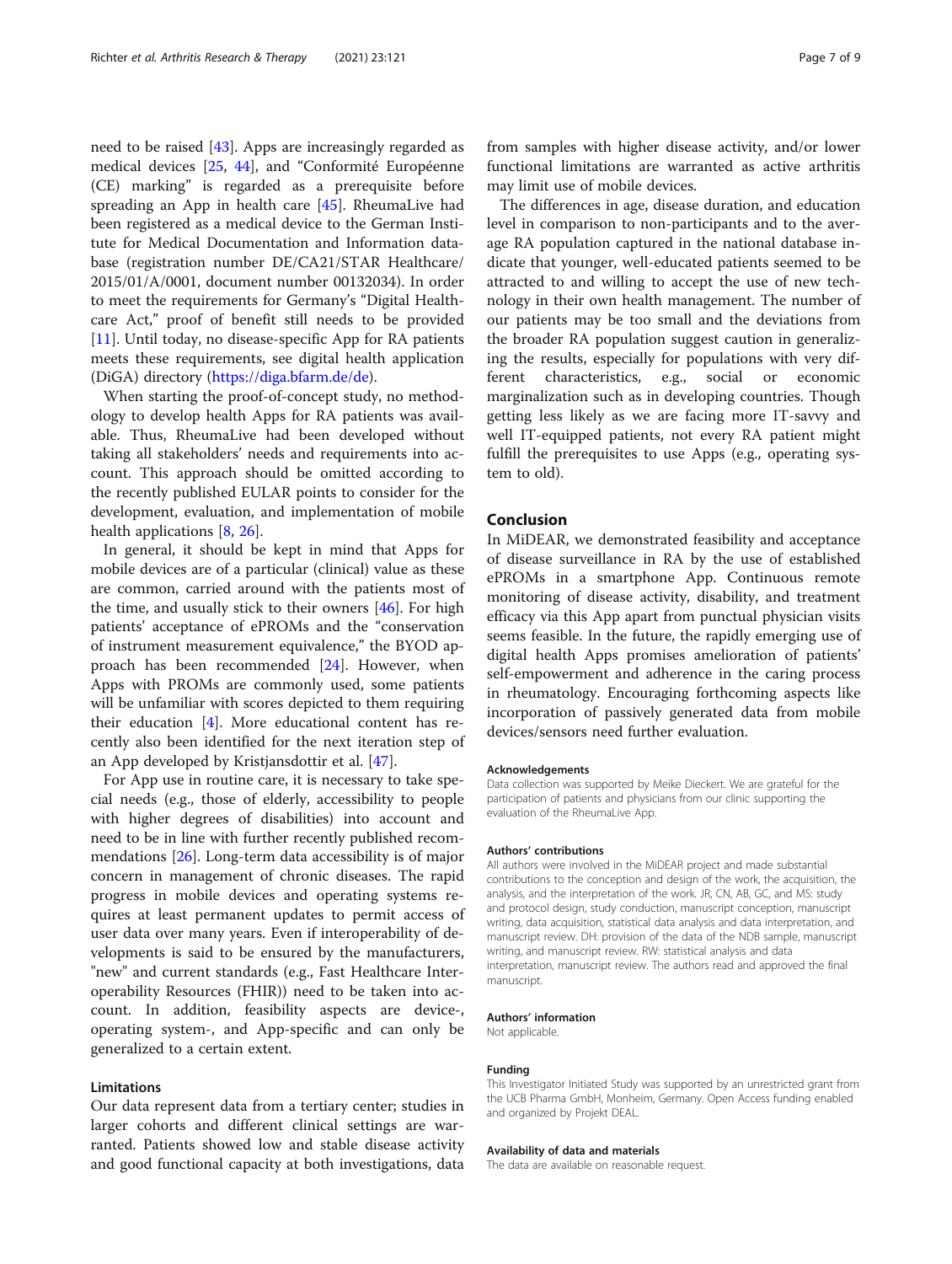# <span id="page-7-0"></span>Declarations

#### Ethics approval and consent to participate

The proof-of-concept study was conducted in accordance with ethical principles of the Declaration of Helsinki and Good Clinical Practice guidelines and was approved by the center's institutional ethics committee. All patients provided written informed consent.

#### Consent for publication

Not applicable.

#### Competing interests

See funding. HA, AB, DH, CN and RW declare that they have no competing interests. GC, JGR and MS received unrestricted grants from UCB Pharma. JGR received a speaker`s fee from UCB Pharma. MS was medical adviser for UCB Pharma.

#### Author details

<sup>1</sup>Policlinic for Rheumatology & Hiller Research Unit for Rheumatology, Medical Faculty, Heinrich-Heine-University Duesseldorf, University Clinic, Moorenstr, 5, 40225 Duesseldorf, Germany. <sup>2</sup>Ortenau Klinikum Offenburg-Kehl, Offenburg, Germany. <sup>3</sup>Institute of Biometry and Clinical Epidemiology, and Berlin Institute of Health, Charité – Universitaetsmedizin, Berlin, Germany. <sup>4</sup>German Rheumatism Research Center Berlin, Berlin, Germany.

#### Received: 11 February 2021 Accepted: 31 March 2021 Published online: 19 April 2021

#### References

- Richter JG, Kampling C, Schneider M. Electronic patient reported outcome measures (e-PROMS). In: El Miedany Y, editor. Patient reported outcome measures in rheumatic diseases. Cham: Springer; 2016. p. 371–88. [https://](https://doi.org/10.1007/978-3-319-32851-5_15) [doi.org/10.1007/978-3-319-32851-5\\_15](https://doi.org/10.1007/978-3-319-32851-5_15).
- 2. USA FDA. Guidance for industry patient-reported outcome measures: use in medical product development to support labeling claims. December 2009. [https://www.fda.gov/downloads/drugs/guidances/ucm193282.pdf.](https://www.fda.gov/downloads/drugs/guidances/ucm193282.pdf) Accessed 28 Jan 2021.
- 3. Chua RM, Mecchella JN, Zbehlik AJ. Improving the measurement of disease activity for patients with rheumatoid arthritis: validation of an electronic version of the routine assessment of patient index data 3. Int J Rheumatol. 2015;2015:1–4. [https://doi.org/10.1155/2015/834070.](https://doi.org/10.1155/2015/834070)
- 4. Richter JG, Chehab G, Schneider M. Electronic health records in rheumatology: emphasis on automated scoring and additional use. Clin Exp Rheumatol. 2016;34(5 Suppl 101):S62–8.
- 5. Snyder CF, Aaronson NK. Use of patient-reported outcomes in clinical practice. Lancet. 2009;374(9687):369–70. [https://doi.org/10.1016/S0140-673](https://doi.org/10.1016/S0140-6736(09)61400-8) [6\(09\)61400-8](https://doi.org/10.1016/S0140-6736(09)61400-8).
- Valderas JM, Kotzeva A, Espallargues M, Guyatt G, Ferrans CE, Halyard MY, Revicki DA, Symonds T, Parada A, Alonso J. The impact of measuring patient-reported outcomes in clinical practice: a systematic review of the literature. Qual Life Res. 2008;17(2):179–93. [https://doi.org/10.1007/s11136-](https://doi.org/10.1007/s11136-007-9295-0) [007-9295-0](https://doi.org/10.1007/s11136-007-9295-0).
- 7. Azevedo A, de Sousa HM, Monteiro JA, Lima AR. Future perspectives of Smartphone applications for rheumatic diseases self-management. Rheumatol Int. 2015;35(3):419–31. [https://doi.org/10.1007/s00296-014-3117-9.](https://doi.org/10.1007/s00296-014-3117-9)
- 8. Grainger R, Townsley H, Langlotz T, Taylor W. Patient-clinician co-design coparticipation in design of an app for rheumatoid arthritis management via telehealth yields an app with high usability and acceptance. Stud Health Technol Inform. 2017;245:1223.
- 9. Luo D, Wang P, Lu F, Elias J, Sparks JA, Lee YC. Mobile Apps for individuals with rheumatoid arthritis: a systematic review. J Clin Rheumatol. 2019;25(3): 133–41. <https://doi.org/10.1097/RHU.0000000000000800>.
- 10. Seppen BF, den Boer P, Wiegel J, Ter Wee MM, van der Leeden M, de Vries R, et al. Asynchronous mHealth interventions in rheumatoid arthritis: systematic scoping review. JMIR Mhealth Uhealth. 2020;8:e19260.
- 11. Gesetz für eine bessere Versorgung durch Digitalisierung und Innovation (Digitale-Versorgung-Gesetz - DVG) vom 18.12.2019. BGBl Teil I Nr. 49:2562. https://www.bgbl.de/xaver/bgbl/start.xav?startbk=Bundesanzeiger\_BGBl&sta rt=%2F%2F%2A%5B%40attr\_id=%27bgbl119s2562.pdf%27%5D#\_bgbl\_%2 F%2F\*%5B%40attrid%3D%27bgbl119s2562.pdf%27%5D1618139003609
- 12. Gwaltney CJ, Shields AL, Shiffman S. Equivalence of electronic and paperand-pencil administration of patient-reported outcome measures: a metaanalytic review. Value Health. 2008;11(2):322–33. [https://doi.org/10.1111/j.1](https://doi.org/10.1111/j.1524-4733.2007.00231.x) [524-4733.2007.00231.x](https://doi.org/10.1111/j.1524-4733.2007.00231.x).
- 13. Richter JG, Becker A, Koch T, Nixdorf M, Willers R, Monser R, Schacher B, Alten R, Specker C, Schneider M. Self-assessments of patients via tablet PC in routine patient care: comparison with standardised paper questionnaires. Ann Rheum Dis. 2008;67(12):1739–41. [https://doi.org/10.1136/ard.2008.0902](https://doi.org/10.1136/ard.2008.090209) [09.](https://doi.org/10.1136/ard.2008.090209)
- 14. Muehlhausen W, Doll H, Quadri N, Fordham B, O'Donohoe P, Dogar N, Wild DJ. Equivalence of electronic and paper administration of patient-reported outcome measures: a systematic review and meta-analysis of studies conducted between 2007 and 2013. Health Qual Life Outcomes. 2015;13:46.
- 15. Marcano Belisario JS, Jamsek J, Huckvale K, O'Donoghue J, Morrison CP, Car J. Comparison of self-administered survey questionnaire responses collected using mobile apps versus other methods. Cochrane Database Syst Rev. 2015;7:MR000042.
- 16. Coons SJ, Gwaltney CJ, Hays RD, Lundy JJ, Sloan JA, Revicki DA, Lenderking WR, Cella D, Basch E, ISPOR ePRO Task Force. Recommendations on evidence needed to support measurement equivalence between electronic and paper-based patient-reported outcome (PRO) measures: ISPOR ePRO good research practices task force report. Value Health. 2009;12(4):419–29. <https://doi.org/10.1111/j.1524-4733.2008.00470.x>.
- 17. Wang J, Wang Y, Wei C, Yao NA, Yuan A, Shan Y, Yuan C. Smartphone interventions for long-term health management of chronic diseases: an integrative review. Telemed J E Health. 2014;20(6):570–83. [https://doi.org/1](https://doi.org/10.1089/tmj.2013.0243) [0.1089/tmj.2013.0243.](https://doi.org/10.1089/tmj.2013.0243)
- 18. Lautenschlager J, Mau W, Kohlmann T, Raspe HH, Struve F, Bruckle W, Zeidler H. Comparative evaluation of a German version of the Health Assessment Questionnaire and the Hannover Functional Capacity Questionnaire. Z Rheumatol. 1997;56(3):144–55. [https://doi.org/10.1007/s003](https://doi.org/10.1007/s003930050030) [930050030](https://doi.org/10.1007/s003930050030).
- 19. Stucki G, Liang MH, Stucki S, Bruhlmann P, Michel BA. A self-administered rheumatoid arthritis disease activity index (RADAI) for epidemiologic research. Psychometric properties and correlation with parameters of disease activity. Arthritis Rheum. 1995;38(6):795–8. [https://doi.org/10.1002/a](https://doi.org/10.1002/art.1780380612) [rt.1780380612](https://doi.org/10.1002/art.1780380612).
- 20. Andresen J, Hülsemann JL. Rheumatoide Arthritis. In: Kuipers JG, Zeidler H, Köhler L, editors. Medal Rheumatologie. Kriterien für die Klassifikation, Diagnose, Aktivität und Prognose rheumatologischer Erkrankungen. Friedrichshafen: Wiskon; 2006. p. 9–11.
- 21. Behrens F, Koehm M, Schwaneck EC, Schmalzing M, Gnann H, Greger G, Tony HP, Burkhardt H. Use of a "critical difference" statistical criterion improves the predictive utility of the Health Assessment Questionnaire-Disability Index score in patients with rheumatoid arthritis. BMC Rheumatol. 2019;3(1):51. [https://doi.org/10.1186/s41927-019-0095-2.](https://doi.org/10.1186/s41927-019-0095-2)
- 22. Campbell N, Ali F, Finlay AY, Salek SS. Equivalence of electronic and paperbased patient-reported outcome measures. Qual Life Res. 2015;24(8):1949– 61. <https://doi.org/10.1007/s11136-015-0937-3>.
- 23. Muehlhausen W, Byrom B, Skerritt B, McCarthy M, McDowell B, Sohn J. Standards for instrument migration when implementing paper patientreported outcome instruments electronically: recommendations from a qualitative synthesis of cognitive interview and usability studies. Value Health. 2018;21(1):41–8. <https://doi.org/10.1016/j.jval.2017.07.002>.
- 24. Byrom B, Doll H, Muehlhausen W, Flood E, Cassedy C, McDowell B, Sohn J, Hogan K, Belmont R, Skerritt B, McCarthy M. Measurement equivalence of patient-reported outcome measure response scale types collected using bring your own device compared to paper and a provisioned device: results of a randomized equivalence trial. Value Health. 2018;21(5):581–9. [https://](https://doi.org/10.1016/j.jval.2017.10.008) [doi.org/10.1016/j.jval.2017.10.008.](https://doi.org/10.1016/j.jval.2017.10.008)
- 25. Regulation (EU) 2017/745 of the European Parliament and of the Council of 5 April 2017 on medical devices, amending Directive 2001/83/EC, Regulation (EC) No 178/2002 and Regulation (EC) No 1223/2009 and repealing Council Directives 90/385/EEC and 93/42/EEC.
- 26. Najm A, Nikiphorou E, Kostine M, Richez C, Pauling JD, Finckh A, Ritschl V, Prior Y, Balážová P, Stones S, Szekanecz Z, Iagnocco A, Ramiro S, Sivera F, Dougados M, Carmona L, Burmester G, Wiek D, Gossec L, Berenbaum F. EULAR points to consider for the development, evaluation and implementation of mobile health applications aiding self-management in people living with rheumatic and musculoskeletal diseases. RMD Open. 2019;5(2):e001014. [https://doi.org/10.1136/rmdopen-2019-001014.](https://doi.org/10.1136/rmdopen-2019-001014)